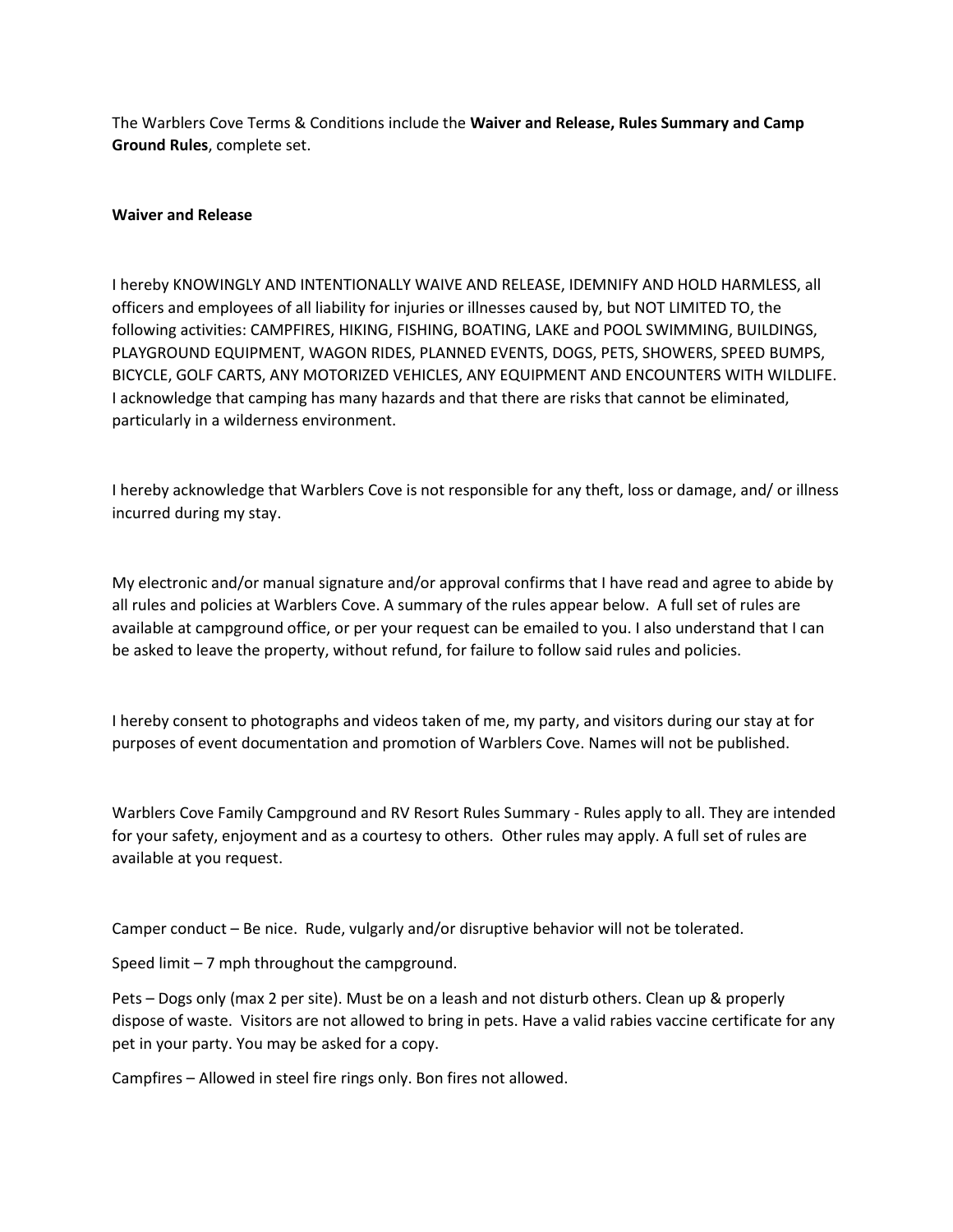Music – Be considerate of others. If asked to turn it down. Do it.

Quiet & lights out hours – 10:00 pm to 9:00 am. Be considerate of others.

6 adults per site maximum. 8 persons maximum if at least 2 are children.

Electric Service – 30 – amp service only. Do not manipulate the amperage. It is a sever fire hazard.

Trash – Place in green dump bins by the shower house. No furniture, TVs. Hazardous waste and/ or grills.

Dump Station – Located by the shower house.

Golf carts allowed – Drivers must have a valid driver's license to drive on the property. No side-by-sides, quads, motorcycles, dirt bikes, or mopeds.

Trees & shrubs – Do not carve, cut, chop or trim. We love our trees! Parking – Two vehicles (including boats) per site. Additional short-term parking is available in the storage lot.

Pool, beaches, and clubhouse – No pets allowed. No food or beverages at the pool. No lifeguard on duty, anywhere.

RV Position – Tongues of campers must face the road.

Projectiles - Fireworks, sling shots, firearms, bow and arrows and other projectiles are prohibited.

Signage - Obey all Warblers Cove signage. No political, offensive, or vulgar signage or displays allowed.

#### **Campground Rules**

The Warblers Cove Campground Rules outline the operating policies, practices and expectations of the Warblers Cove Campground and its campers. The rules were established with camper and industry input. Rules are important, they establish what the campground and its camper will and will not accept. Our objective is to provide a clean and safe family-oriented campground full of fun and adventure and preserve the natural beauty of the campground.

All campers and their visitors must comply with the Campground Rules, their rental agreement and all local and Michigan Laws and Regulations while staying at Warblers Cove. Rules are subject to change at the discretion and are under the interpretation of Warblers Cove management.

Alcohol and Smoking

- Alcoholic beverages are not allowed in campground buildings
- Smoking is not allowed in any campground building, rental unit or in common public locations.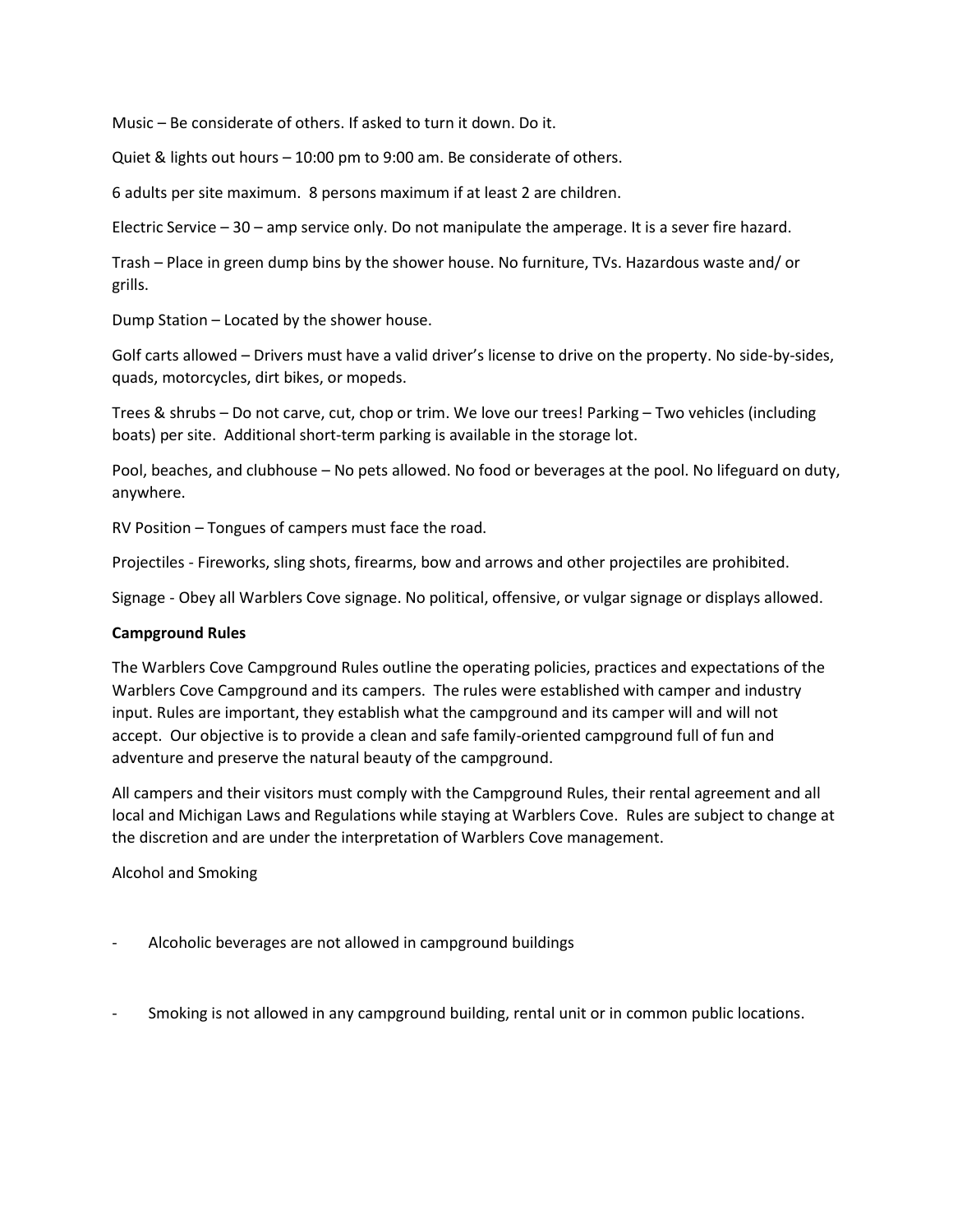#### Biking

- Biking is allowed on campground roads and trails only.
- Bikers are encouraged to wear helmets and protective clothing.
- Keep bicycles off sidewalks, natural areas, and out of campground buildings.
- Reflectors or lights must be visible on bikes ridden after dark.

## Boating and Docks

Maximum 7  $\frac{1}{2}$  hp gas boats, 15 hp gas pontoons on East Twin and West Twin Lakes. Electric motors only on Norway Lake and Bass Lake.

- Campground boats may not be removed from campground property.
- Campers are responsible for the security of their boats, trailers, and equipment.

- A limited number of docks will be permitted in a designated area with the expressed permission of campground management. Docks must be of like construction and equidistant from existing docks. When the number of permitted docks is reached, no further dock placement will be allowed. As vacancies occur, they will be filled on a first come, first served basis.

Boats must be removed from the lakes and on a trailer when camper is absent from campground for more than 24 hours.

Boats in mooring overnight must be in designated areas. Boats may tie up to docks for loading and unloading only.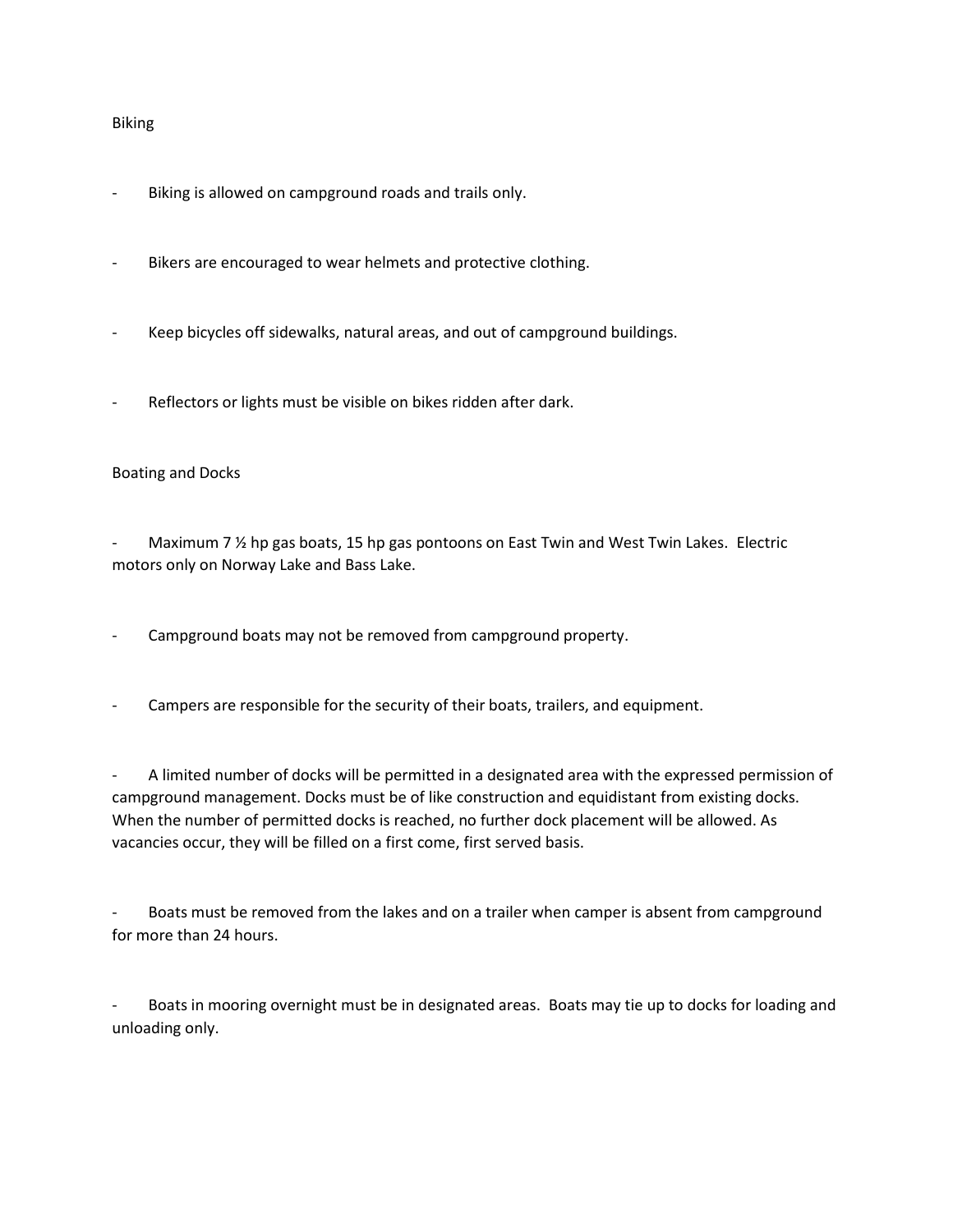- A utility trailer lot is available for boat or other small utility trailers to park in while at the campground. Trailers must be stored in this lot if you are over your allotted site allowance of an RV unit and 2 vehicles. Boat trailers must be removed from the utility trailer lot when the camper is not camping at the campground unless the camper has paid the storage fees.

# Campfires

- Campfires are restricted to fire rings and designated fire pits only.
- Bon fires are not allowed.
- Fire pits are to be cleaned of all trash before leaving, ashes and logs may remain.
- Fire pits must be completely extinguished and cool to the touch when vacating campsites.

Warblers Cove prohibits building of fires at any time when such fires may present a fire hazard. (Watch the sign at the Park Entrance for fire hazard status.) During periods of extreme fire hazard, special precautions or measures may have to be ordered by Warblers Cove. In the event the fire hazard conditions are severe, Warblers Cove may be closed, or other precautionary measures instituted if ordered by the National Forest Service, County Fire Warden, or management. Upon such notice, all members and visitors shall immediately comply with orders to take special precautions and/or evacuate the campground.

## Camper's Responsibility

Campers are financially and legally responsible for the actions and conduct of their children and visitors while visiting the campground.

All campers and visitors are accountable to these rules and guidelines. If one chooses not to follow the rules and guidelines, the consequence will be the loss of the use of campground facilities and for annual campers' termination of their contract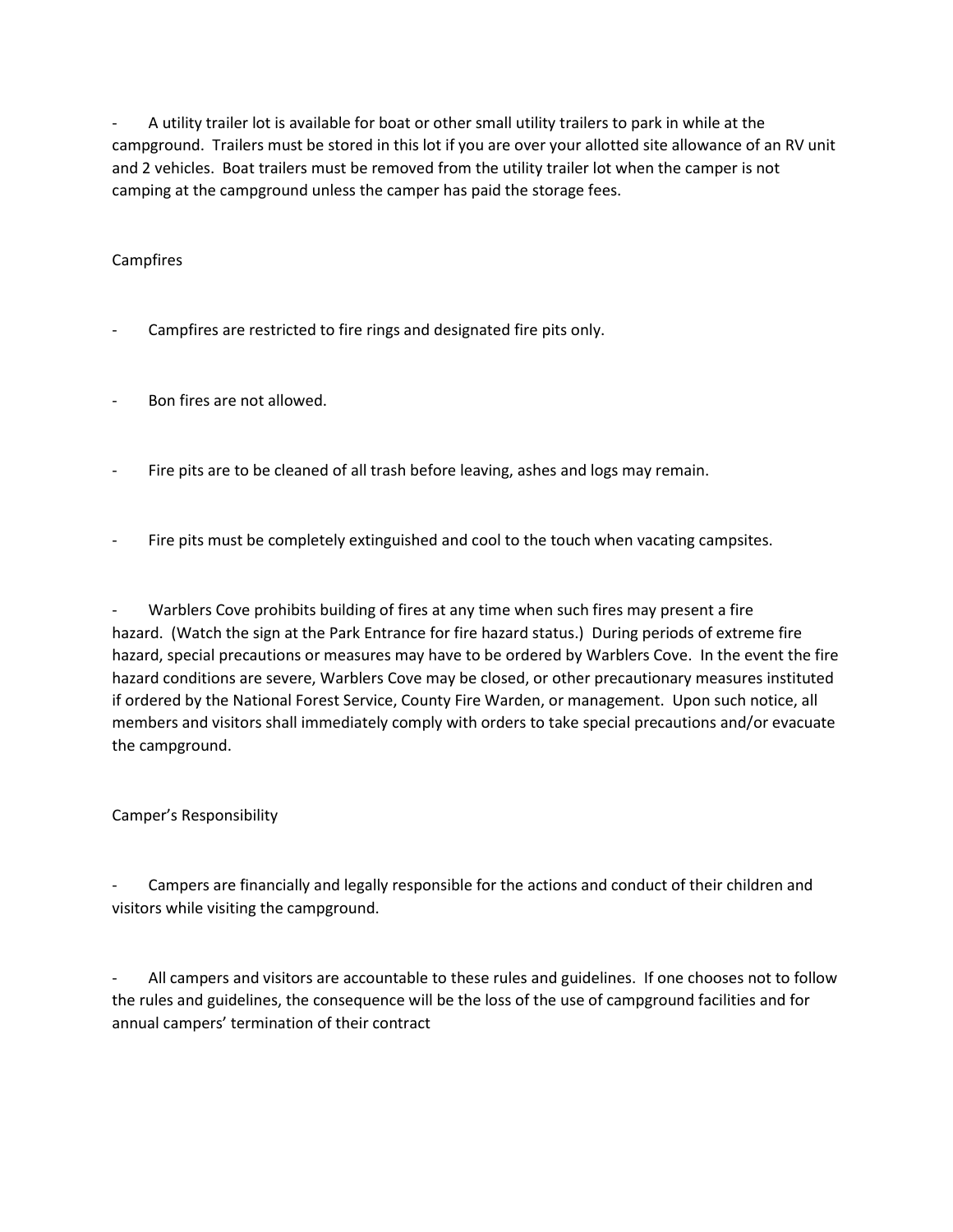Failure to follow the Warblers Cove Campground Rules, or violate any local, state or federal law is grounds for rental site and/or camping privileges termination.

Management reserves the right to evict anyone from the park or terminate rental

# Campsite

One camping unit per site, plus one tent or dining fly (no larger than 100 square feet).

- Occupancy limit of six adults, or a total of eight people (up to six adults and 2 children) per site.

- Overnight sleeping is not permitted by members, campers or visitors in any of the Warblers Cove buildings (Clubhouse, Shower House, Recreation Centers, etc.).

No power cords or extension cords can be buried underground.

Power adaptors designed to reroute and/or reconfigure existing service are not permitted. This includes directive are power adaptors designated as 'Pigs' and 'Y' types.

The use of any power equipment, chain saws or tools is strictly prohibited. (Special maintenance exceptions may be granted by Warblers Cove management).

Power generators are not allowed except in rustic section 10am-12pm and 4pm-6pm.

## **Cleanliness**

Do not litter.

Clean campsite prior to leaving, includes trash bags, litter, clothes lines, fire rings, etc. Campsites will be inspected upon leaving. A clean-up fee may be charged by Warblers Cove for garbage and trash removal if the campsite is not properly cleaned before leaving.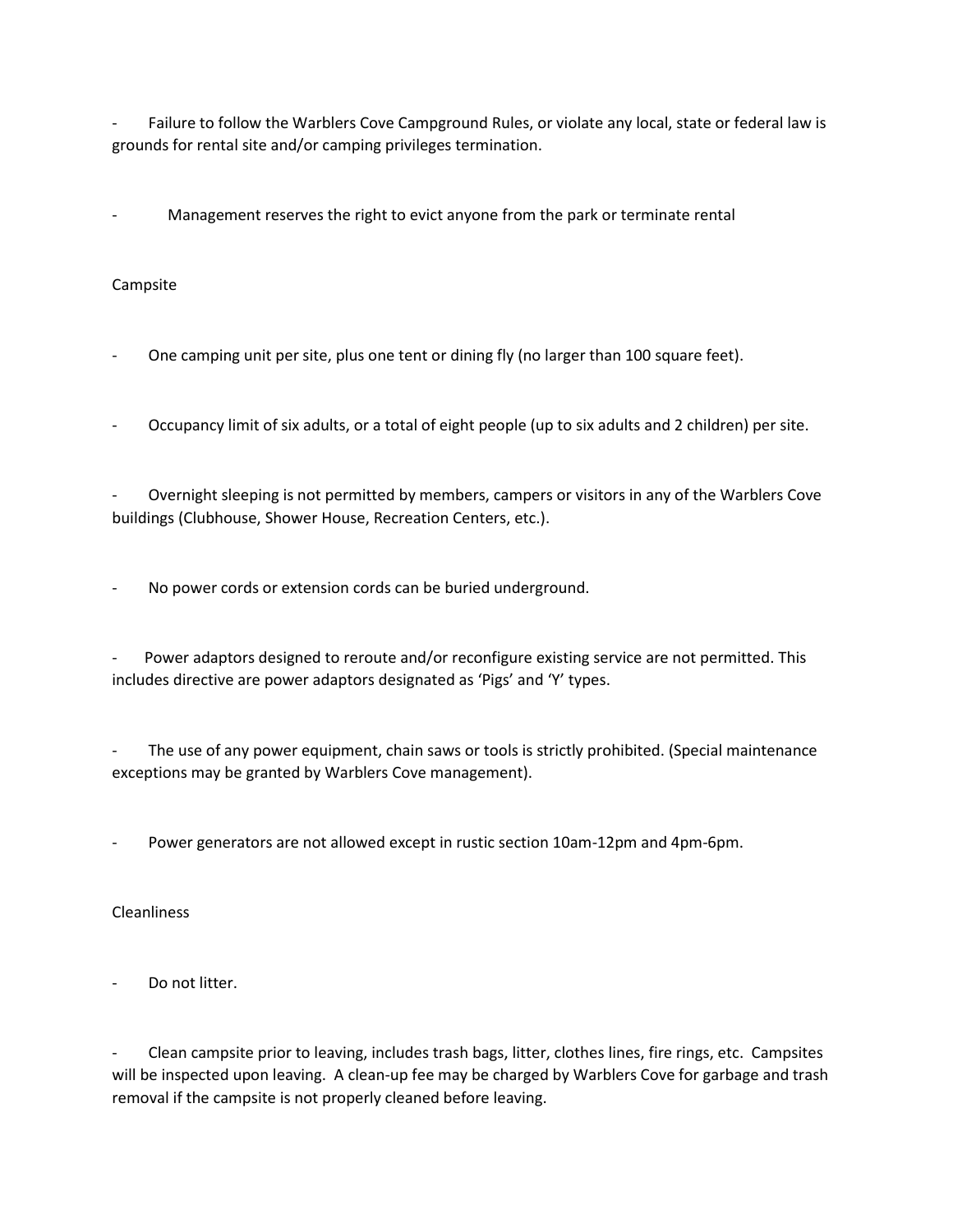- Clean up after yourself and your guests.
- Do not dispose of outside waste, building materials or appliances in dumpsters.

Place garbage in (not beside) dumpster. Do not place outside waste in campground dumpsters. Dumpsters may not be used to dispose of furniture or appliances.

## **Clotheslines**

Clotheslines must be higher than 7 feet off the ground (per state law). If secured to a tree(s), must be done in a manner that does not damage the tree(s).

### Commercial Business

- No commercial business is permitted to be run out of the campground.
- No posting of signs or advertisements unless approved by Warblers Cove management.

## Damage

Damage to campground or others' property is cause for eviction. Management reserves the right to have anyone vacate the park.

Do not cut or trim any live trees without Warblers Cove management permission

Campers are responsible for their property's damage and/or security. Warbles Cove is not responsible for camper's property theft or damage.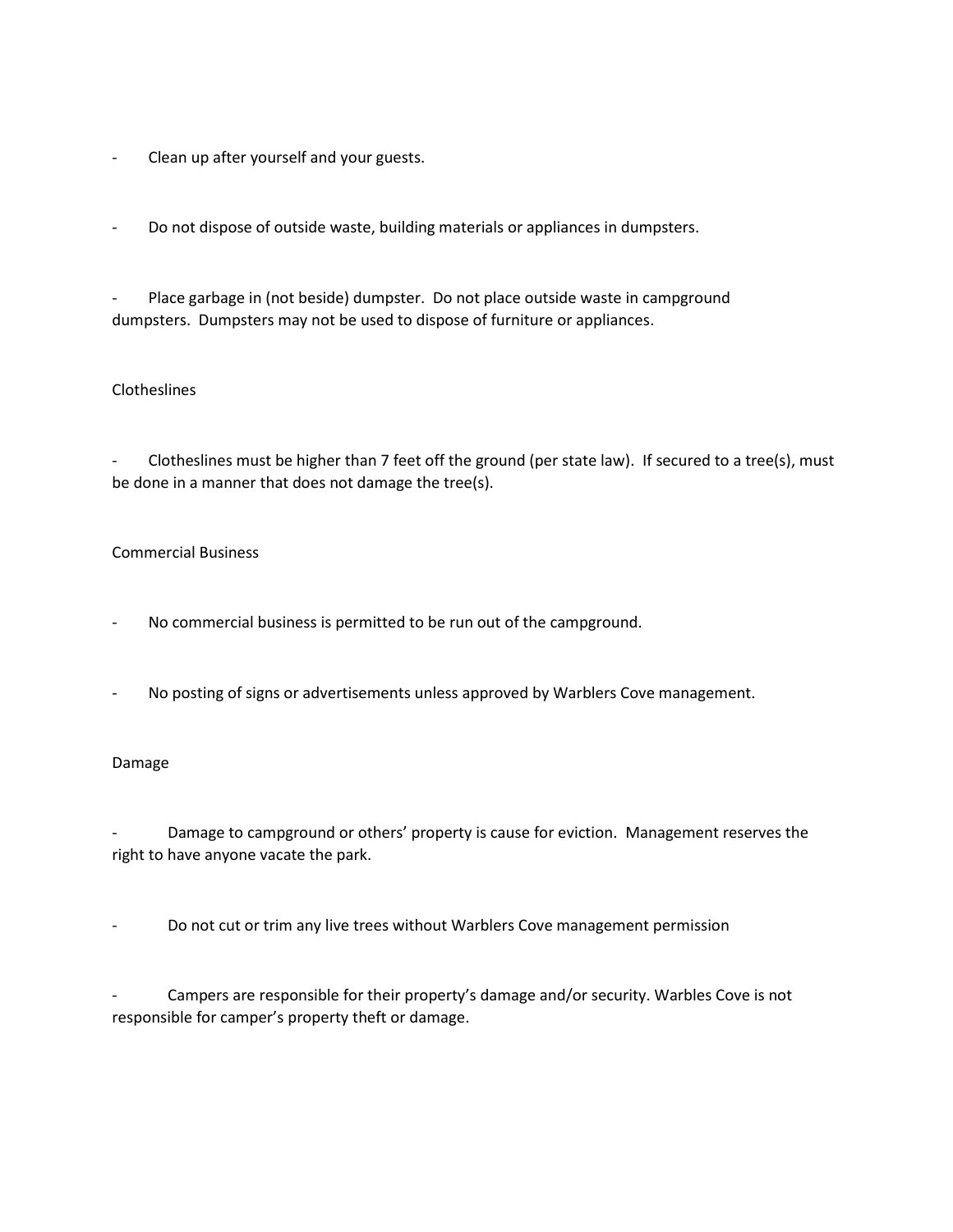### Emergencies

- For any life-threatening emergency, immediately dial 911; then notify campground management.
- For campground property emergencies, notify campground management
- Warblers Cove does not deliver messages to campsites; exceptions may be made

Electric Service – 30 amp only

The campground provides 30-amp electrical service only. Do not manipulate the amperage. It is a severe fire hazard and electrical outage threat.

Any modification to electrical service is not allowed. You will be held responsible for any damage to your property and others as a result of any modification.

Warblers Cove does not deliver messages to campsites; exceptions may be made

## Firewood

No standing (dead or alive) trees are to be cut for firewood. Deadwood may be collected off the ground for campfire building purposes.

Chainsaws are not to be used in campground.

You may bring firewood, or it can be purchased on the premises. Bringing firewood into camp may be restricted at times based on DNR recommendations directed at preventing the spread of disease and insect infections.

Stacking of wood at individual campsites is limited to one-half face cord per campsite.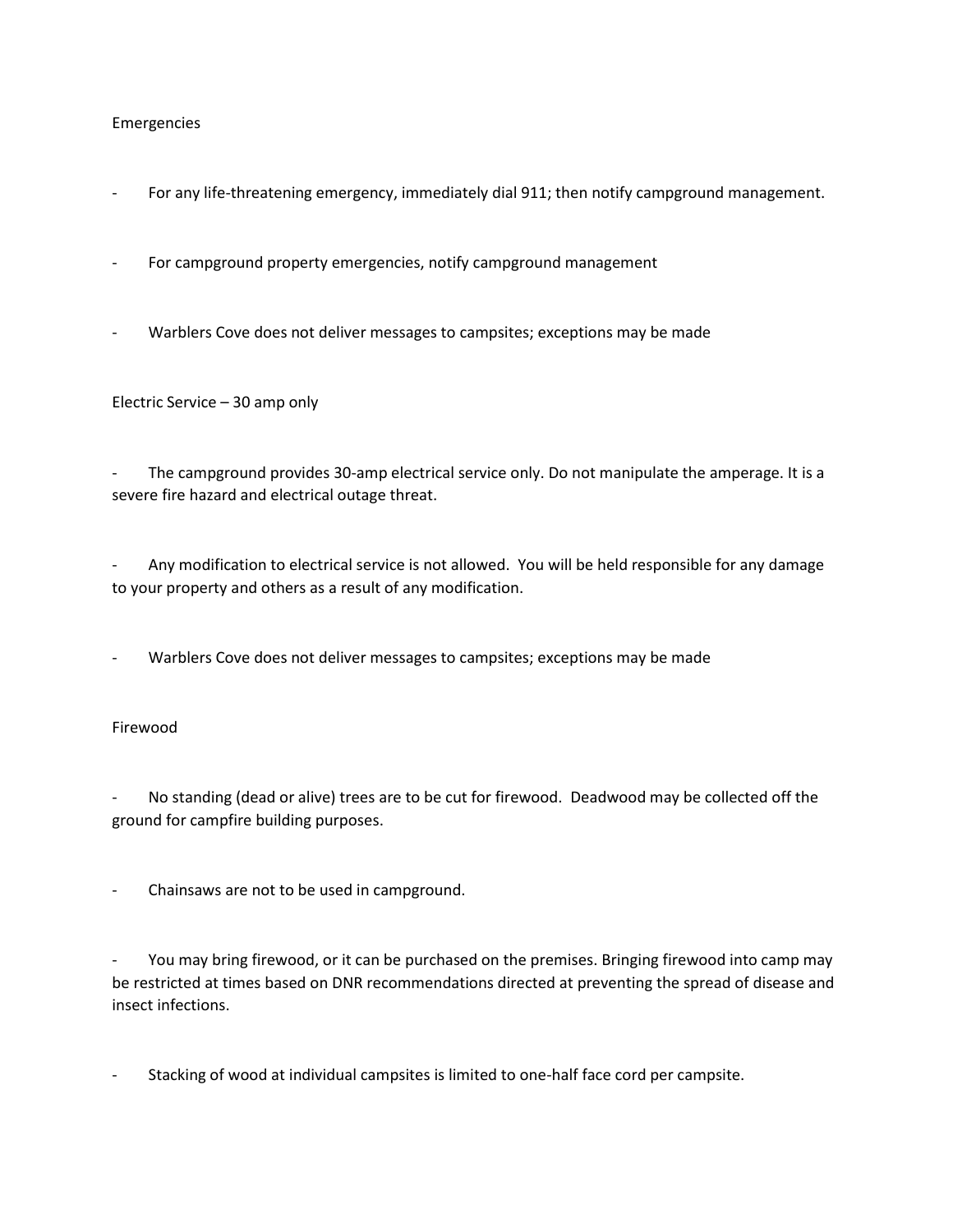- At no time is forest wood allowed to leave the campground for personal use and/or sale.

### **Generators**

Generators are only allowed in the rustic section during set times. Under special situations management may grant generator use during specific time frames.

### Gray and Sewer Water

There is no dumping of gray, black and/or sewer water allowed on the ground. Gray, black and/or sewer water must be kept in a suitable closed container and dumped at a designated deposit station.

### Golf Carts

Golf carts may be inspected and permitted by Warblers Cove prior to use.

You are responsible for your golf cart. If you choose to allow others to use your cart, you are responsible for their actions.

No person under the age of 18 or without a validate drivers license may operate any vehicle including golf carts, cars, trucks, motorcycles or other typically licensed vehicles on the campground property.

Golf carts are allowed on roads and improved trails. Anyone using a cart and or vehicle off a maintained trail or roadway will be evicted from the campground.

## Lifeguards

NO LIFEGUARD ON DUTY AT ANY OF THE LAKES OR POOLS. SWIM AT YOUR OWN RISK - PLEASE BE CAREFUL!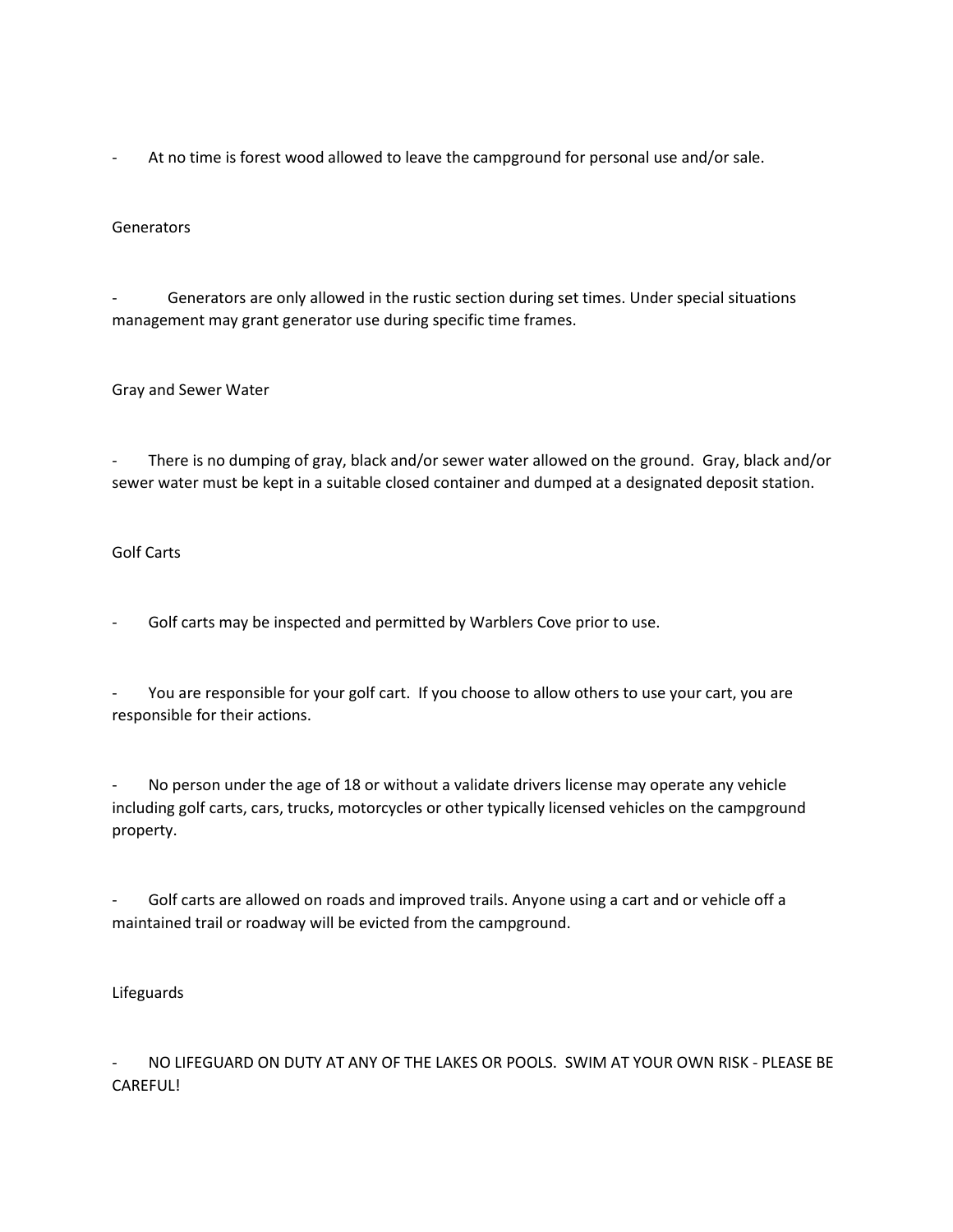## **Minors**

All children 12 and under are not allowed to be left alone in the park and must be supervised at all campground recreational areas (parents/ guardians are responsible for their children).

- Minors of any age may not be left alone in the park at any time, a parent or responsible adult must be on the park property with them.

All children under 16 need to have an adult of at least 21 years of age or a parent to supervise around pool area, ponds and lakes.

All children under 18 must be back to their campsite by 10 PM unless accompanied by a parent.

No person under the age of 18 years of age or without a legal driver's license may operate any motorized vehicle on the Warblers Cove property

ORV's and Motorcycles (Controlling noise and off-road destruction)

- ORV's (Less then 50" in width), quads, motorcycles, dune buggies, snowmobiles and trail bikes are not allowed as transportation vehicles in the campground (these vehicles may be trailered into the park but not driven in the park.)

- Off road, motorized driving of any type is prohibited. Violates can be evicted from the campground
- Motorcycles may be driven into and out of the campground only

## Music and Load Noises

- Loud music and noise that are disturbing to others is not allowed.
- Be considerate of others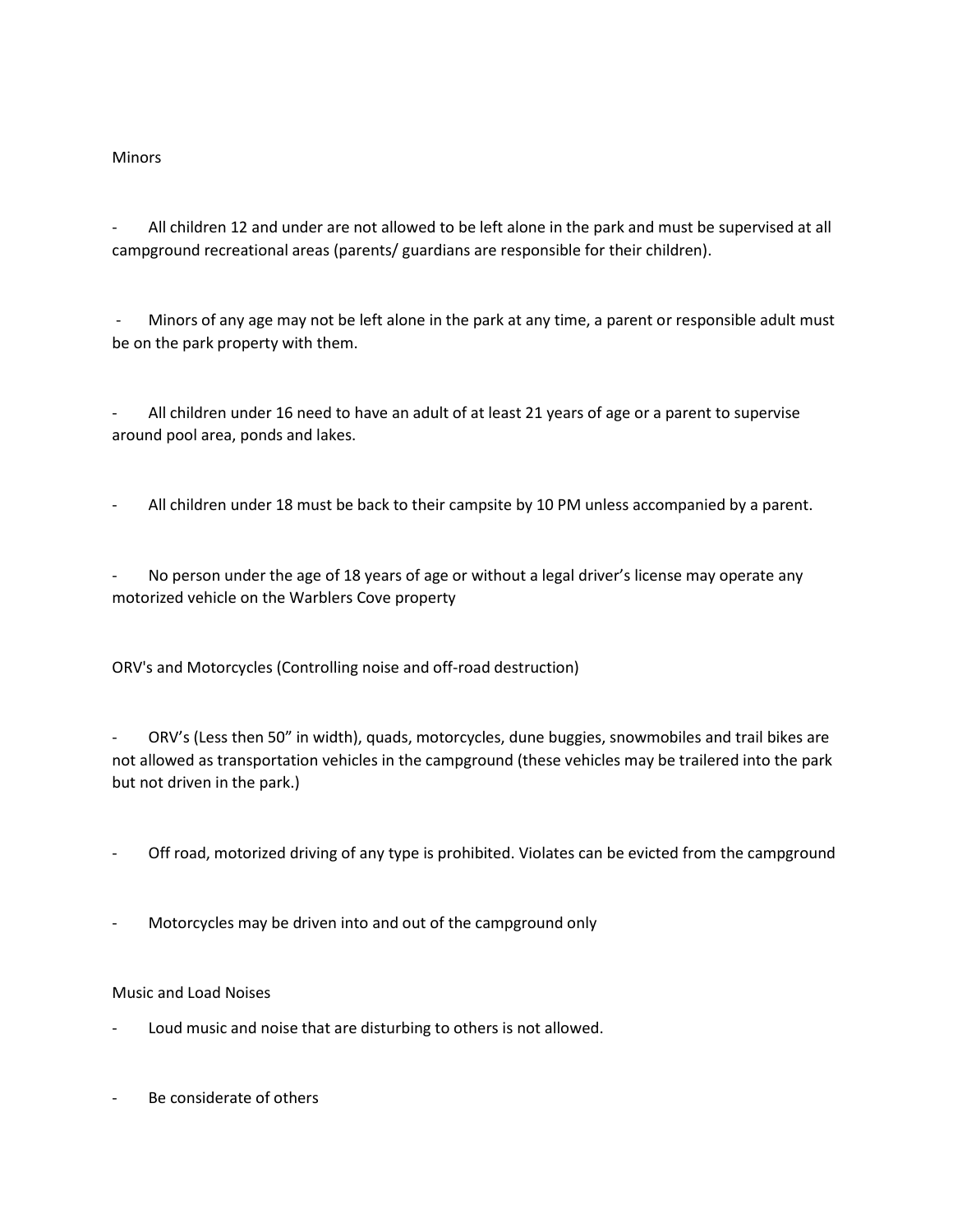Pets

Two dogs allowed per site.

No vicious or aggressive dogs are allowed in the campground.

It is mandatory that you always keep your pet on a leash. The leash cannot be longer than 6 ft. Pets may not roam.

- Any dog or pet that bites or attacks anyone will immediately result in removal from the campground.

Only registered campers can have pets in the park. Visitors will be denied entry into the park if they bring an animal.

Pets are NOT to be left outside unattended.

- Owners must clean up after pets (carry a pet litter bag).

- Do not tie pets to trees.

Pets are not allowed in restrooms, the pool, on beaches, in the clubhouse, pavilion areas, or in rental units.

Pets must be kept quiet. Excessive barking of dogs may result in a request to remove dog from the campground.

Animal abuse will be immediately reported to local animal control authorities.

Projectiles - Firearms, Firearms and Other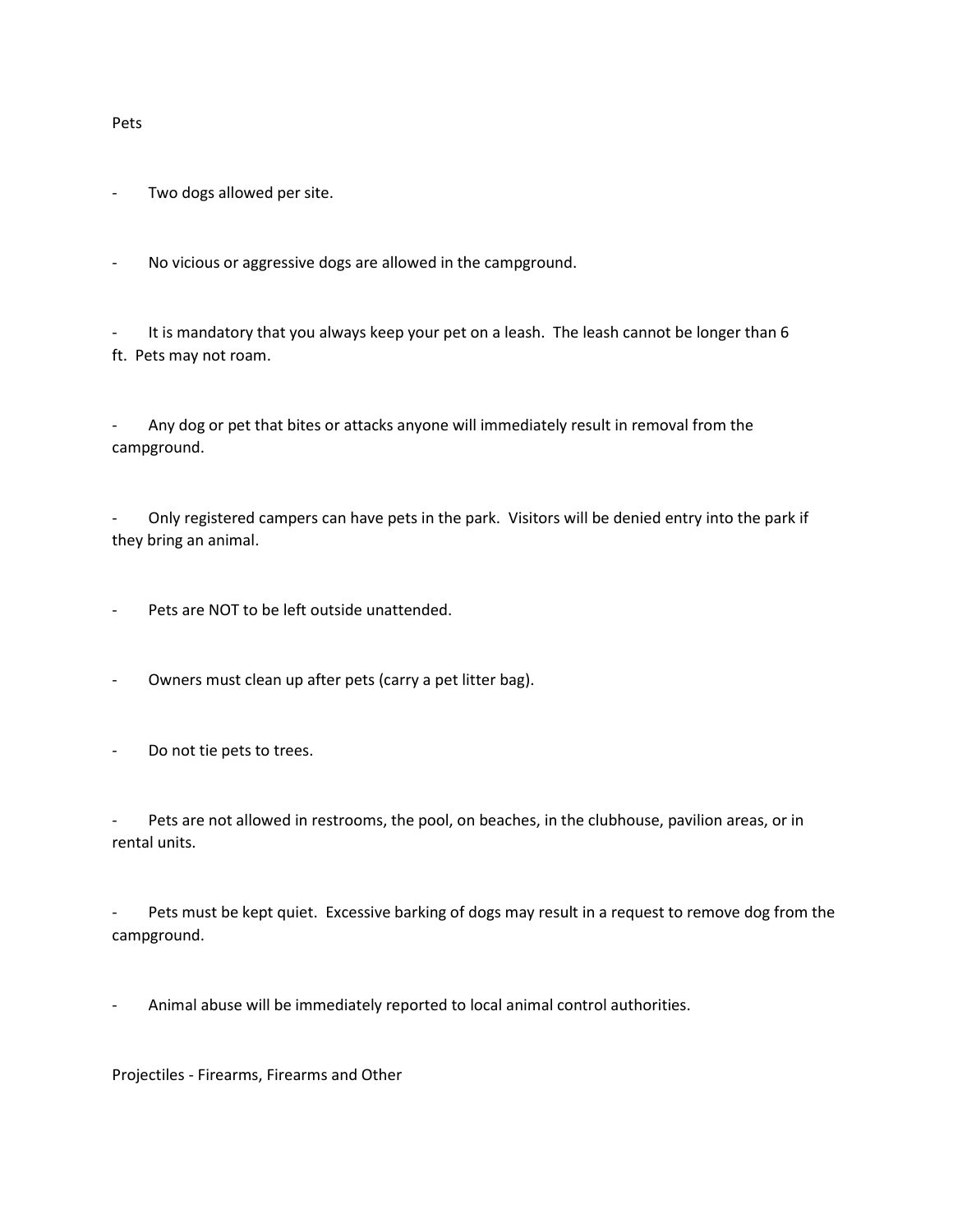- Fireworks and explosives are not allowed in campground.
- Firearms are not allowed in the campground.
- Bow and arrows, sling shots or any or such device or projectile are not allowed in the campground.
- No hunting or trapping allowed on the campground property.

### Quiet Time

- Quiet time is from 10 PM to 9 AM.
- Offensive language is not permitted at any time.
- Any acts of violence, physical abuse, verbal abuse, or disorderly conduct will be grounds for immediate membership termination.

## Registration and Reservations

- All campers must check-in at the campground office upon before setting up their unit
- The campground reserves the right to cancel and/or alter reservations of a specific site.
- All reservations must be paid in advance or a payment plan in place for annual rentals.
- Advanced reservations are encouraged to ensure a campsite is available.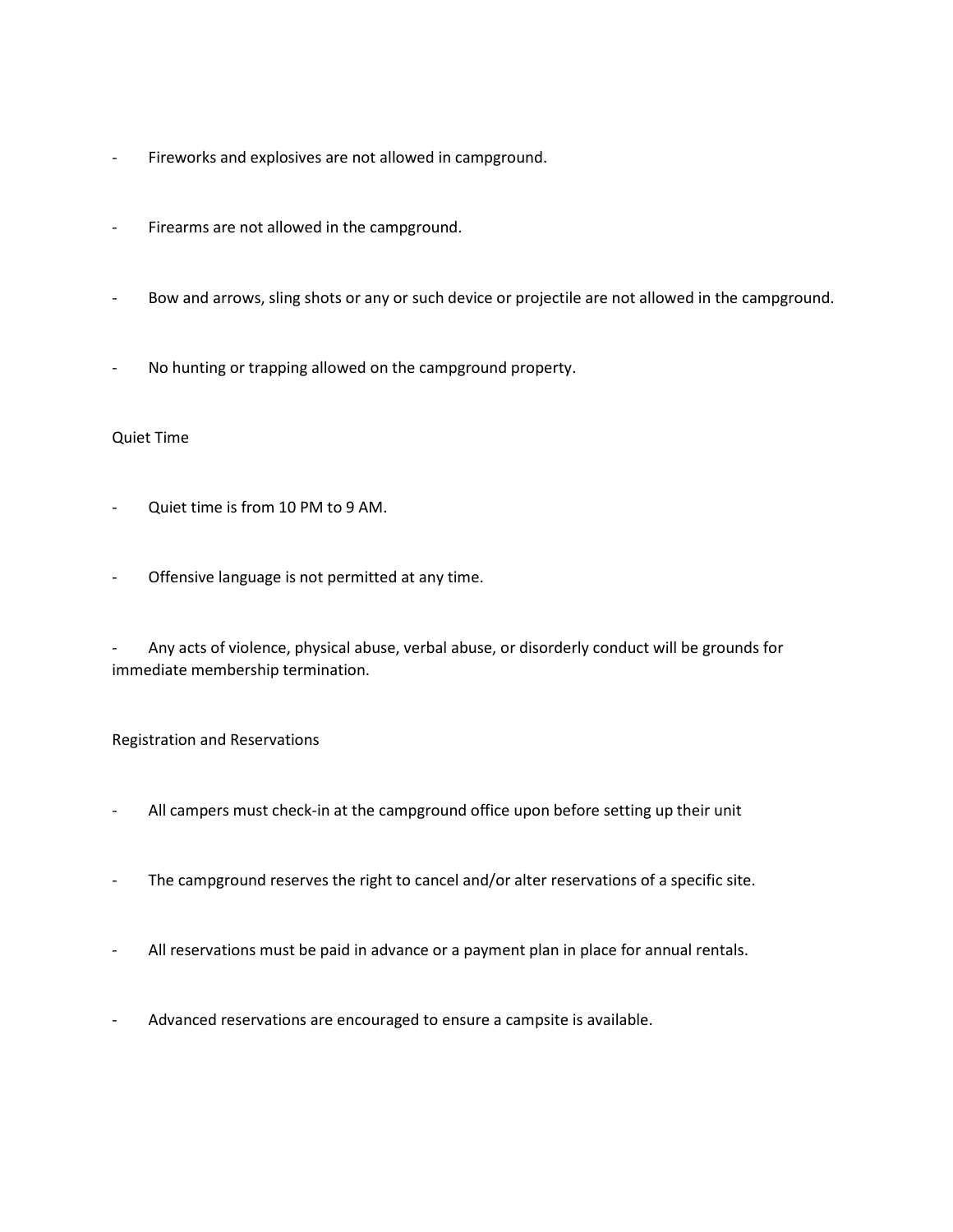If you wish to extend your stay, you must come into the office 24 hours prior to your checkout to renew. Extensions are made on space available basis.

- Checkout for all sites is 12:00 PM.
- Reservation changes must be made at least 48 hours prior to reservation
- Pre-paid reservation fees are NOT REFUNDABLE.

## Rental Sites

- Warblers Cove has sites available for yearly rentals. These rentals allow the camper to:
- 1) Leave the unit on site for the duration of the rental period.
- 2) Unlimited days per visit,
- 3) First option to renew the rental site 30 days prior to rental expiration date.

4) Up to an 8' X 10' Shed (Sheds may not be closer than 10 feet from nearest adjacent recreation unit; exceptions may be granted by Warblers Cove). Sheds may not be permanent or on any type of permanent foundation or slab. Sheds must be able to be removed quickly and easily. Sheds may not be electrically equipped. Sheds must be approved in writing by Warblers Cove management before construction

5) A removable deck may also be used on rental sites. The deck size must be approved in writing by Warblers Cove management before construction

6) Campers are responsible for the site upkeep and lawn maintenance. This will be enforced.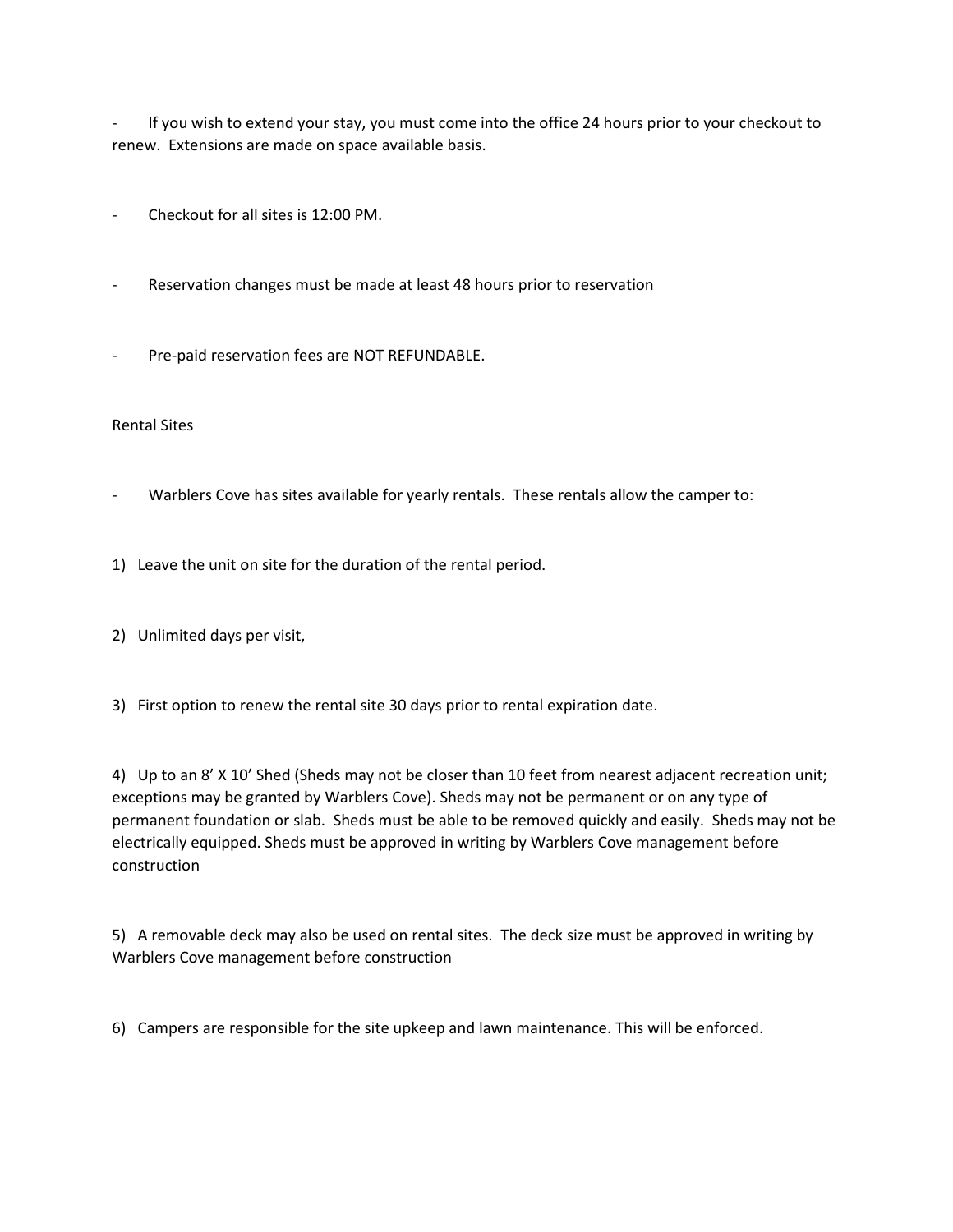### Scooters and Mopeds

- Medically indicated electric scooters are allowed in the campground.
- Riders must wear a safety helmet and obey speed limits.
- Gasoline powered bikes, scooters and mopeds are to follow motorcycle rules.

### Signage

- Campers and visitors must obey all Warblers Cove signage.
- No political signs, flags or displays are allowed.

Campers may posts signs, flags and displays of fun, good and non-offensive / vulgar nature. Warblers Cove Management will determine appropriateness.

#### Speed Limit

- Speed limit throughout the park is 7 mph. Violators will receive one warning. The second warning may result in a fee or other action.

- Cruising the park is not permitted.

#### Storage Areas

- Storage areas are available for additional vehicles, camping unit and boats. See Warblers Cove management for fees and contracts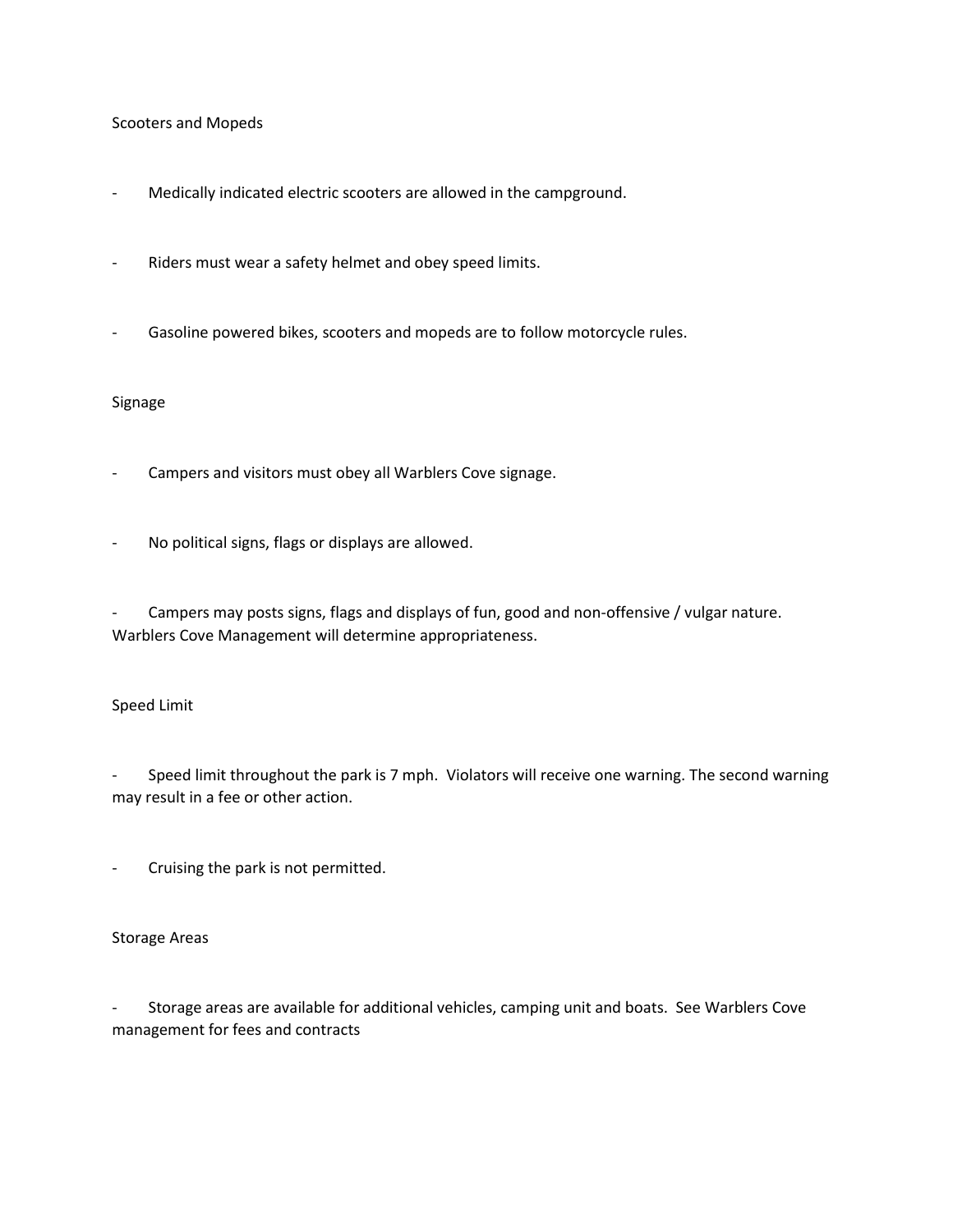- Additional parking space is provided for boat trailers, utility trailers and vehicles while at camp. Parking in this lot is at no cost.

### Swim Areas

- No Lifeguards are on duty at any lakes, swim at your own risk
- No swimming after dark or across the lakes.

#### Trash

- Dump bins are available of trash generated during your stay.
- Dump bins may not be used for furniture, TVs, hazardous waste and/or grills.

Bringing trash and/or waste from outside of the campground to place in the dump bins is not allowed.

#### Trees and Shrub Protection

Do not cut, carve, saw, trim or otherwise harm any tree or shrub that is standing, dead or alive

## Vehicles, Trailers and Storage

- All tongues of travel trailers, fifth wheels, pop-ups and fronts of motor homes must face roadways.
- No washing of any vehicle when camping or visiting the resort.

Two vehicles are allowed per site. Additional vehicles must be parked in designated overflow parking areas.